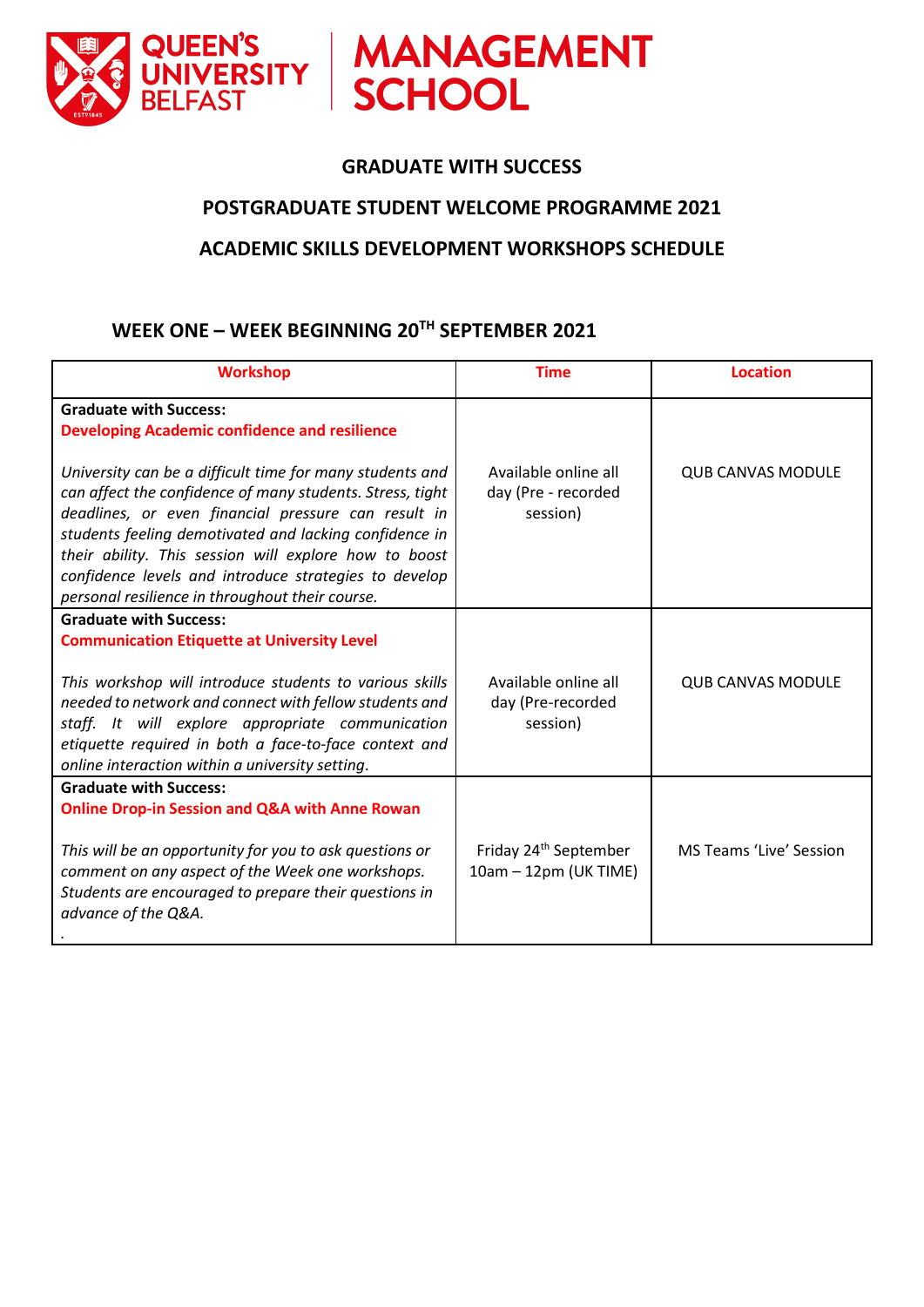

**QUEEN'S MANAGEMENT**<br>
MANAGEMENT<br>
BELFAST SCHOOL

## **WEEK TWO – WEEK BEGINNING 27 TH SEPTEMBER 2021**

| <b>Workshop</b>                                                                                                                                                                                                                                                                                                                                                                                          | <b>Time</b>                                           | <b>Location</b>                |
|----------------------------------------------------------------------------------------------------------------------------------------------------------------------------------------------------------------------------------------------------------------------------------------------------------------------------------------------------------------------------------------------------------|-------------------------------------------------------|--------------------------------|
| <b>Graduate with Success:</b><br><b>Managing Academic Reading at PGT Level</b>                                                                                                                                                                                                                                                                                                                           |                                                       |                                |
| This session is crucial to ensure all students are prepared<br>to manage the immense amount of reading needed at<br>PGT level. The session with cover themes such as how to<br>read critically, speed reading, selecting texts, and<br>reading strategies. The session will also explore where to<br>find appropriate academic reading material such as<br>online journals and databases.                | Available online all<br>day (Pre-recorded<br>session) | <b>OUB CANVAS MODULE</b>       |
| <b>Graduate with Success:</b><br><b>Developing your Academic Writing Style</b>                                                                                                                                                                                                                                                                                                                           |                                                       |                                |
| This session will introduce students to academic writing<br>style and how to present written information at PG<br>Level. Students will be given various examples to review<br>and will have the opportunity to practice their skills<br>within the session. This session focuses mainly on<br>developing an academic voice within writing. There will<br>also be an emphasis on proofreading strategies. | Available online all<br>day (Pre-recorded<br>session) | <b>QUB CANVAS MODULE</b>       |
| <b>Graduate with Success:</b><br><b>Finding sources and ensuring reliability</b><br>This session will introduce students to a variety of<br>sources in which they can obtain academic articles and<br>information. The session will review reliability and what<br>is deemed suitable material within Academic Writing.                                                                                  | Available online all<br>day (Pre-recorded<br>session) | <b>QUB CANVAS MODULE</b>       |
| <b>Graduate with Success:</b><br><b>Online Drop-in Session and Q&amp;A with Anne Rowan</b><br>This will be an opportunity for you to ask questions or<br>comment on any aspect of the Week Two workshops.<br>Students are encouraged to prepare their questions in<br>advance of the Q&A.                                                                                                                | Friday 1st August<br>10am - 12pm (UK TIME)            | <b>MS Teams 'Live' Session</b> |